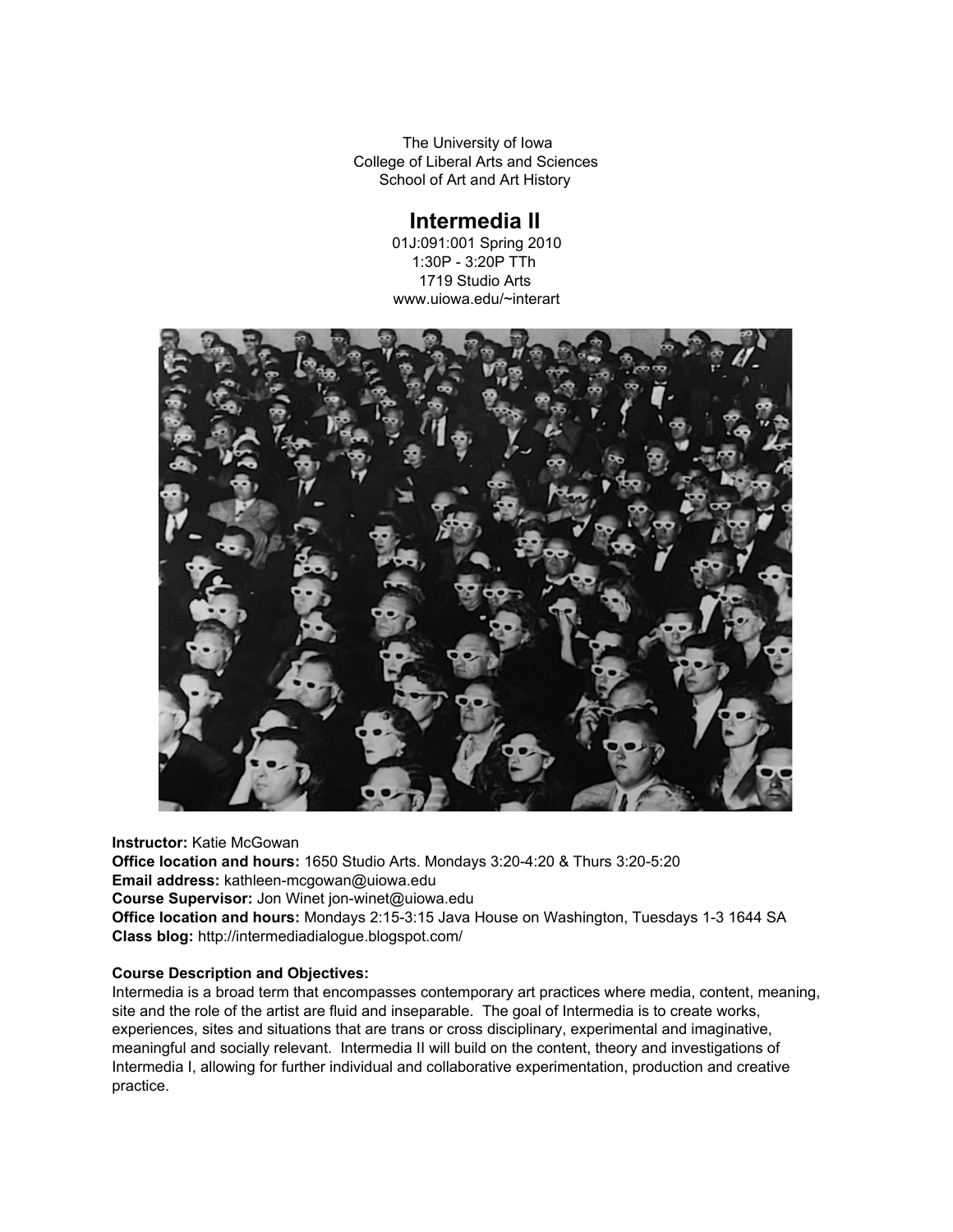# **Goals for Intermedia II include:**

- 1. Readings, assignments and writings will integrate theory and contemporary Intermedia art practice
- 2. Instructor and Students will maintain a critical, responsible and supportive environment for sharing ideas, projects, presentations and critiques.
- 3. Collaboratively and individually, we will develop new work, ideas and critical approaches for contemporary art.

# **Students will:**

- 1. Produce 3 original projects, participate in group show and complete reading, presentation and writing assignments.
- 2. Contribute to the class blog with reading responses, documentation of assignments and projects, critical reviews and weekly postings of Intermedia artists, events, etc.
- 3. Attend all classes and critiques prepared for discussion, active participation and creative thinking.
- 4. Document all work and write about it often.
- 5. Regularly check Blog, ICON and email for syllabus updates, readings and announcements and communication.

# **Instructor will:**

- 1. Foster a creative, supportive and socially responsible environment for student work.
- 2. Provide assistance with space, equipment, technical and media support.
- 3. Be available during office hours and outside of class for concerns, feedback, brainstorming and support.

# **Course Structure**

Class time will be used for discussion of relevant artists and critical issues, as well as student critiques. Students will be responsible for three major projects over the course of the semester, accompanied by smaller exercises, homework and readings. These projects will be explorations into the concepts and methods that we will discuss in historical and critical context, and will be completed, for the most part, outside of class time, directed by in-class progress presentations and individual discussion with the instructor. Students are expected to work a minimum of two hours outside of class for every hour of inclass time.

# **Critiques**

Studio critiques are an extremely useful resource for the development of ideas, and your full participation is absolutely required. We will discuss methods for quality critiques and students will be encouraged to direct the critique. Sharing your work with the class will give you a chance to articulate ideas about your work and to get feedback from your peers. Grades will be assigned to each of the projects based on personal growth, strength of concept, ability to defend choices, motivation, and enthusiasm.

**Note:** The instructor may retain student work for departmental archive or instructional use.

Each student, with the guidance of the instructor, will develop a body of work that reflects their own original creative research, experimentation and art production within the contemporary practice of Intermedia art. Projects will be presented in critique in their finished form, installation at intended site or as documentation of the actual event or activity. Students are required to have their work ready to be presented before the class meets: hung, installed, cued, etc. **Projects that are not ready to go for critique are considered unfinished and will receive an automatic 20% grade reduction**. It is your responsibility to get to the space early to test media or ensure proper function of your piece. In addition, always come to class prepared to talk about the progress of your individual work or work in progress. You should always be working on a project.

# **Documentation**

You will be expected to document all of your work this semester. Digital still cameras are available for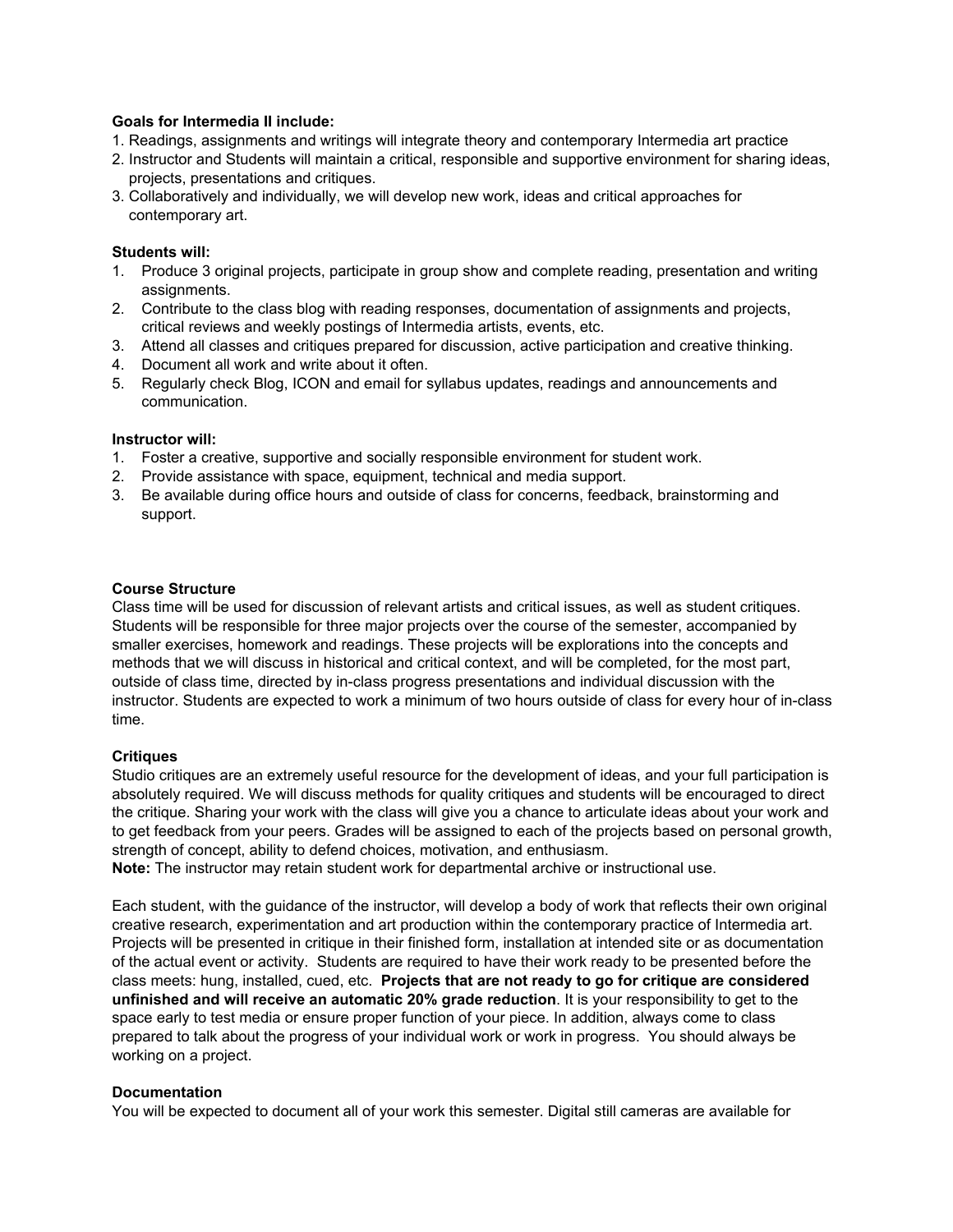checkout from the DeckLab. We also have a still and video camera available for use during class. Keep in mind that you will be expected to present a final portfolio at the end of the semester (may be hard copy, CD or DVD, or a website).

# **Grading System**

The total number of available points is subject to change according to the needs of this particular class.

| <b>Assignment</b>                        | <b>Points Available</b> | <b>Student Score</b> |
|------------------------------------------|-------------------------|----------------------|
| Attendance                               | 200                     |                      |
| Participation (in class and on the blog) | 200                     |                      |
| Projects--3 x 100 pts                    | 300                     |                      |
| Presentation and misc. assignments       | 250                     |                      |
| <b>Final Portfolio</b>                   | 50                      |                      |
| <b>TOTAL points available in class</b>   | 1000                    |                      |

# **Course Policies**

First and foremost, I want all of you to know that I am available for you. Good communication between a student and instructor often makes the difference between a successful and unsuccessful class experience. I expect you to take on the responsibility of contacting me with any questions or concerns about this class. You can reach me via e-mail at any time, during office hours and also by appointment.

# **Cell phones, iPods, handheld games, and BlackBerry devices must be silenced and put away. I** don't want to see them out or in your ears; see you looking at them, or hear them during class **time!**

**Decorum:** As your instructor, I am committed to fostering a rigorous and respectful learning environment. Due to the nature of the critique format, it is especially important to consider the ways in which we articulate our opinions. This is a great opportunity to apply sensitive cross-cultural communication skills. Your collaboration in this effort is key to building a nurturing and artistically challenging group dynamic.

**Studio time:** When our class breaks for studio, students are expected to construct their projects for this class, complete blog/written/ or reading assignments, or discuss projects with other students/instructor. This is time for you to brainstorm projects you are working on with your peers (which is a specific communal experience in art-school). The Intermedia computer lab is available for students to work on time-based media work.

# **Materials and Safety**

Be aware that our building has a shared air circulation system. Therefore, it is ABSOLUTELY PROHIBITED to use any solvents, turpenoids, spray paint, or any fume-producing chemicals in this building. Other materials that are prohibited by the Intermedia area include: guns, blood or other bodily fluids, live animals, smoke (including fog machines), fire, alcohol, broken television tubes (which contain lead), or any other substance that presents an excessive health risk to you or other students. Be aware of the toxicity of your materials and if you are uncertain about anything, just ask.

# **A note on supplies**

This is a practice-based art class. There is a \$30 course fee. Please be prepared to spend between \$0-250 on art supplies over the course of the semester, depending on what kind of work you want to make. YOU are responsible for procuring your own materials. This includes, but is not limited to, paper, tape, glue, scissors, paint, extension cords, clamp lights, mini DV tapes, and whatever else you need to make your work. Intermedia has a small amount of electronics available for Open House or class-time checkout.

# **Equipment Check Out**

The Intermedia Department offers a check-out pool for equipment and other materials you may use as students in enrolled in an Intermedia Class. Semester hours will be posted soon. Equipment must be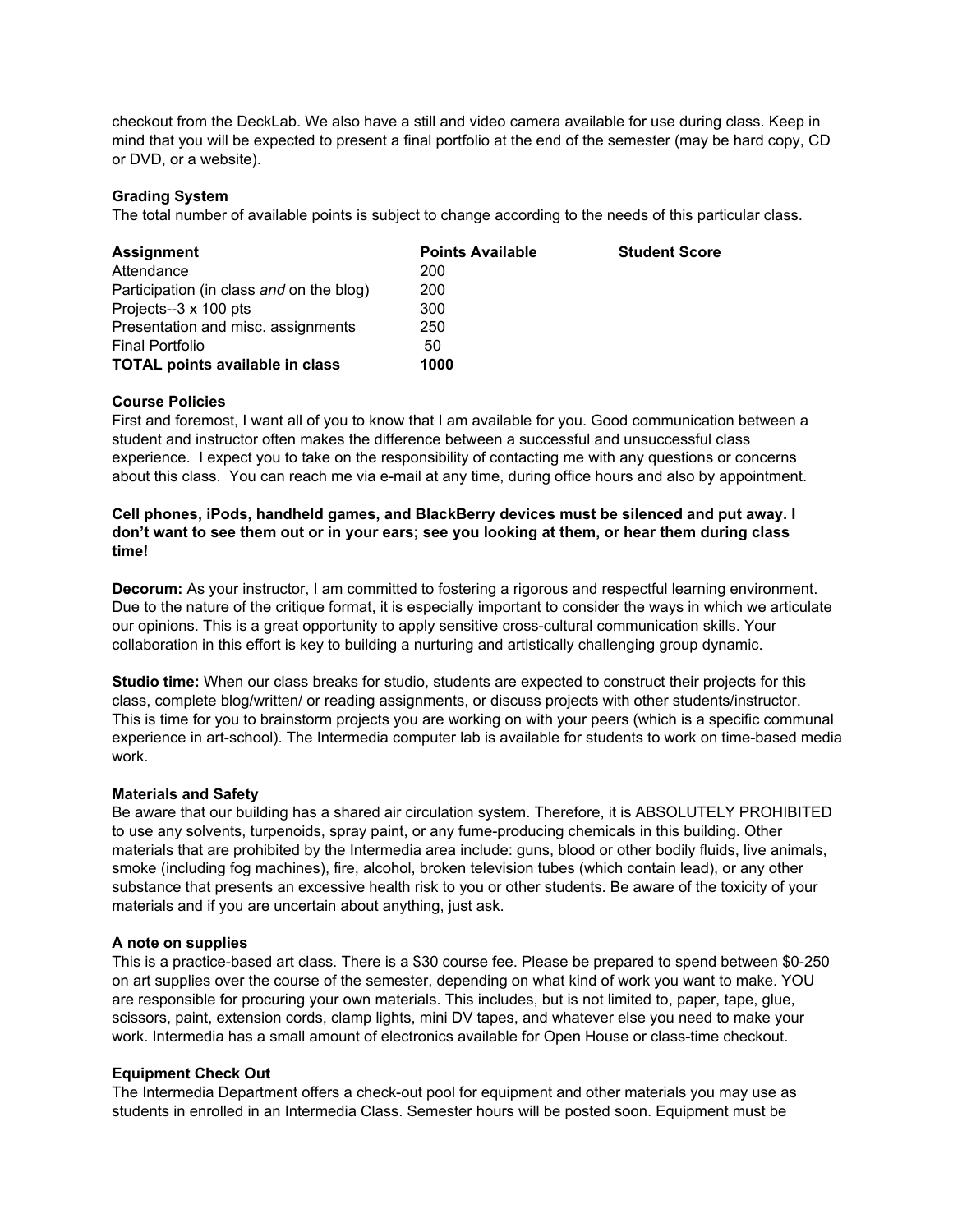returned on time. Equipment loans are subject to late fees of one dollar per hour, and up to five dollars daily. Habitual late returns will result in loss of checkout privileges. Please be sure to make sure that equipment checked out is in working order and that all components are included at the time of check-out. Intermedia will do its best, but this is the student's responsibility.

Also be sure batteries are charged before using battery-operated gear. This will help avoid unpleasant surprises!

To help insure equipment is available and in working order for everyone, please report equipment problems, damage or loss as soon as possible. Email the equipment pool and describe, in as specific terms as possible, any problems with the equipment. This can be done when equipment is checked in as well. \*Students will be charged the cost of repair, or replacement of equipment if damaged or lost.

## **Concerns or complaints**

I am very interested in making this class useful to you. Please be open about concerns or complaints that may arise and I will do my best to work them out with you. You may contact professor of record, Jon Winet (jon.winet@gmail.com), if a resolution is not forthcoming. In addition, you may see the Undergraduate Academic Advisor, Evelyn Acosta-Weirich (evelyn-weirich@uiowa.edu).

## **Course attendance**

To maintain an atmosphere that supports experimentation and artistic growth, you need to be in class on time and stay for the entire session. Please keep me informed if you are unable to attend for any reason, preferably in advance. As a rule, late work is NOT accepted Absences during class discussion and presentations, critiques and demonstrations, as well as patterns of tardiness, absence or early departures, will profoundly effect your final grade.

After 2 absences your grade will be negatively effected. Students who miss more than 25% of class meetings will not pass the course. Students are expected to complete all assignments by the given deadlines. Absence from class has no effect on the due date of any given assignment.

# **Course Outline (subject to change)**

## **Week One**

January 19: Introductions, syllabus discussion, overview of class Assign: artist presentations, sign up for blog.

January 21: Postmodernism-reading discussion:"Simulacra and Simulation" by Jean Baudrillard "The Medium is the Message" by Marshall McLuhan

## **Week Two**

Jan 26: 5 Artist presentations Jan 28: 5 Artist presentations

## **Week Three**

Feb 2: 4 Artist presentations. Assign Project 1. Feb 4: Slide show and lecture

# **Week Four**

Feb 9: Reading: Abstraction and Complexity by Lev Manovich. "Making Art Out of an Encounter" (posted on class blog and ICON)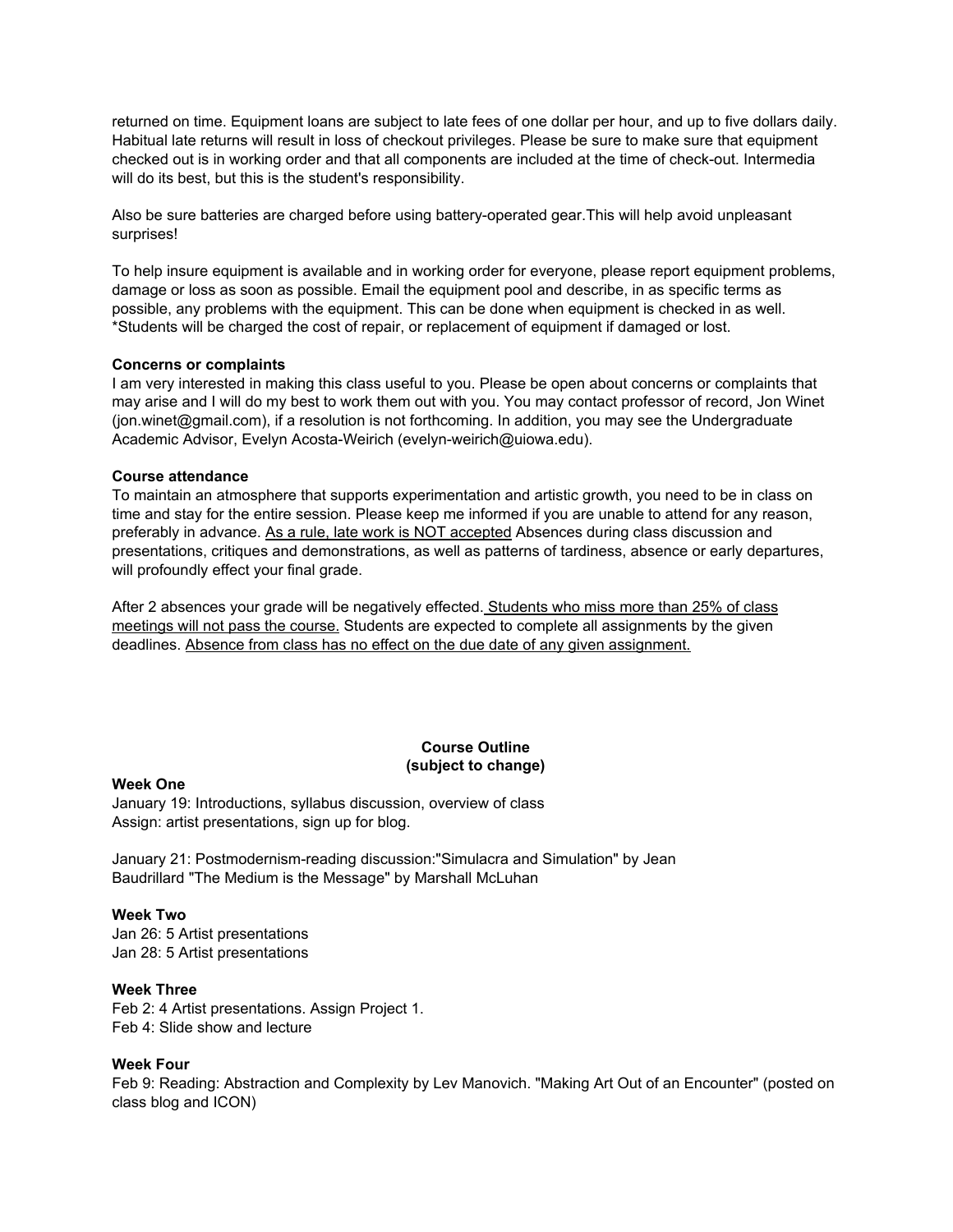Feb 11: Studio/Lab Time. *Katie at CAA Conference.*

**Week Five** Feb 16: Screening: *Our Daily Bread*

Feb 18: Reading: from *Participation*

**Week Six** Feb 23: Critiques Project 1 Feb 25: Critiques Project 1

**Week Seven** March 2: Critiques Project 1 March 4: Finish critiques Project 1. Lecture and slide-show

**Week Eight** March 9: Reading: from *Relational Aesthetics.* Discussion.

March 11: Brainstorming for project 2. In-class exercise.

# **Week Nine**

Spring break

# **Week Ten**

March 23: Individual consultations/Studio time for group 2

March 25: Individual consultations/Studio time for group 1

## **Week Eleven**

March 30: Trip to Special Collections & University Archive

April 1: Professional development talk: Artist statements, CVs, etc.

## *\*\*April 2\*\*Install group show!*

**Week Twelve** April 6: Critiques Project 2

April 8: Critiques Project 2 *Reception: TBA \*\*April 9\*\* Take down group show*

**Week Thirteen** April 13: Critiques Project 2 April 15: Critiques Project 2

## **Week Fourteen**

April 20: Screening. Reading: TBA April 22: Studio/Lab Time

**Week Fifteen** April 27: Critiques Project 3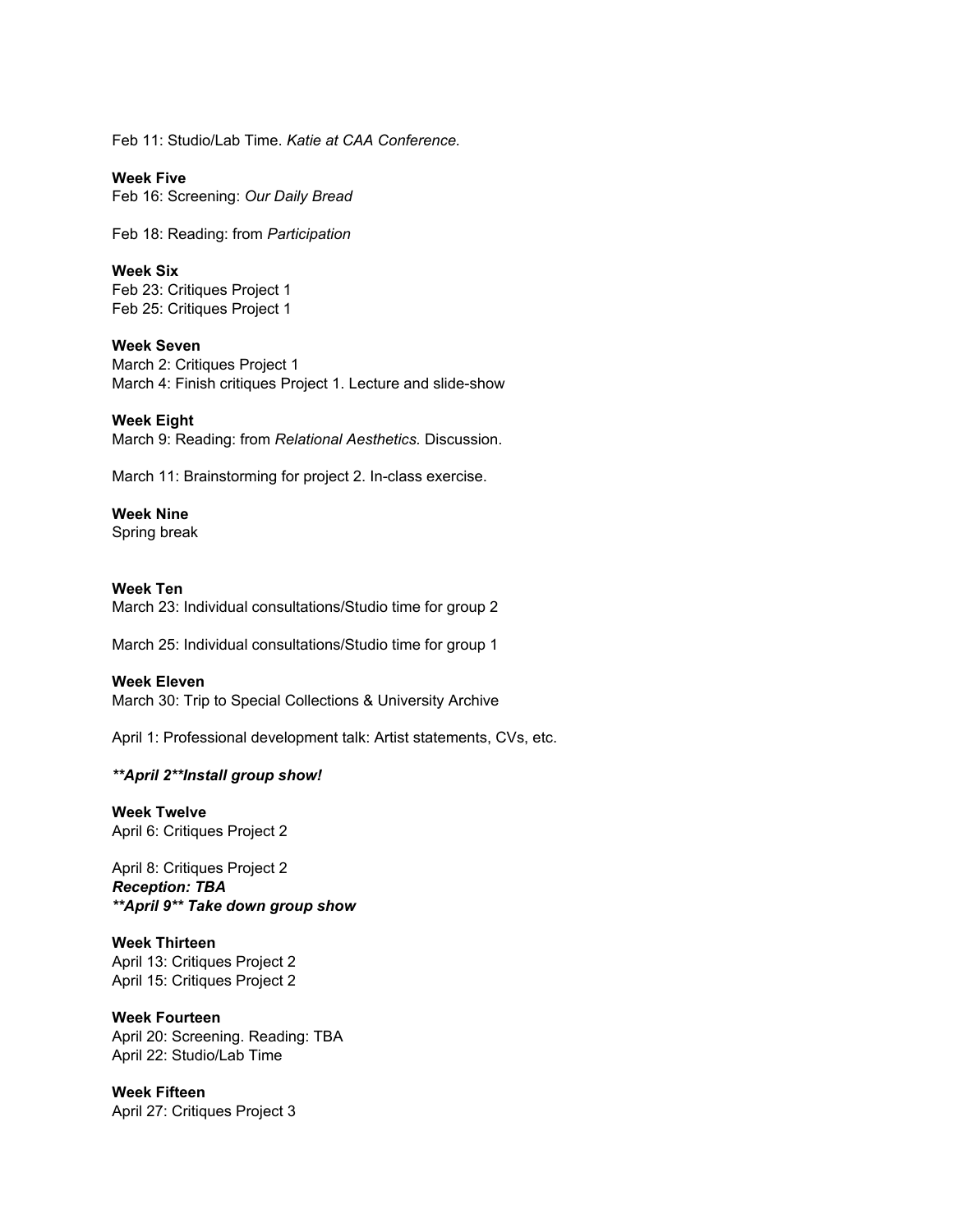April 29: Critiques Project 3

# **Week Sixteen**

May 4: Critiques Project 3 May 6: Critiques Project 3. Final Portfolios due.

**Artist Presentations: (Due January 26th, 28th and Feb 2nd)** Each student will develop a tenminute visual presentation that highlights their artistic practice, experience in Intermedia I, and the artwork they may want to develop in Intermedia II. Content of the presentation will reference one or two readings from your Intermedia class or an outside reading that has been influential to a particular project or approach, an Intermedia artist, collective or organization, project or site that you found inspiring, one project of yours that represents a way of working that you would like to continue, and finally, a proposal for this semester's projects. You should have about ten images to accompany your talk.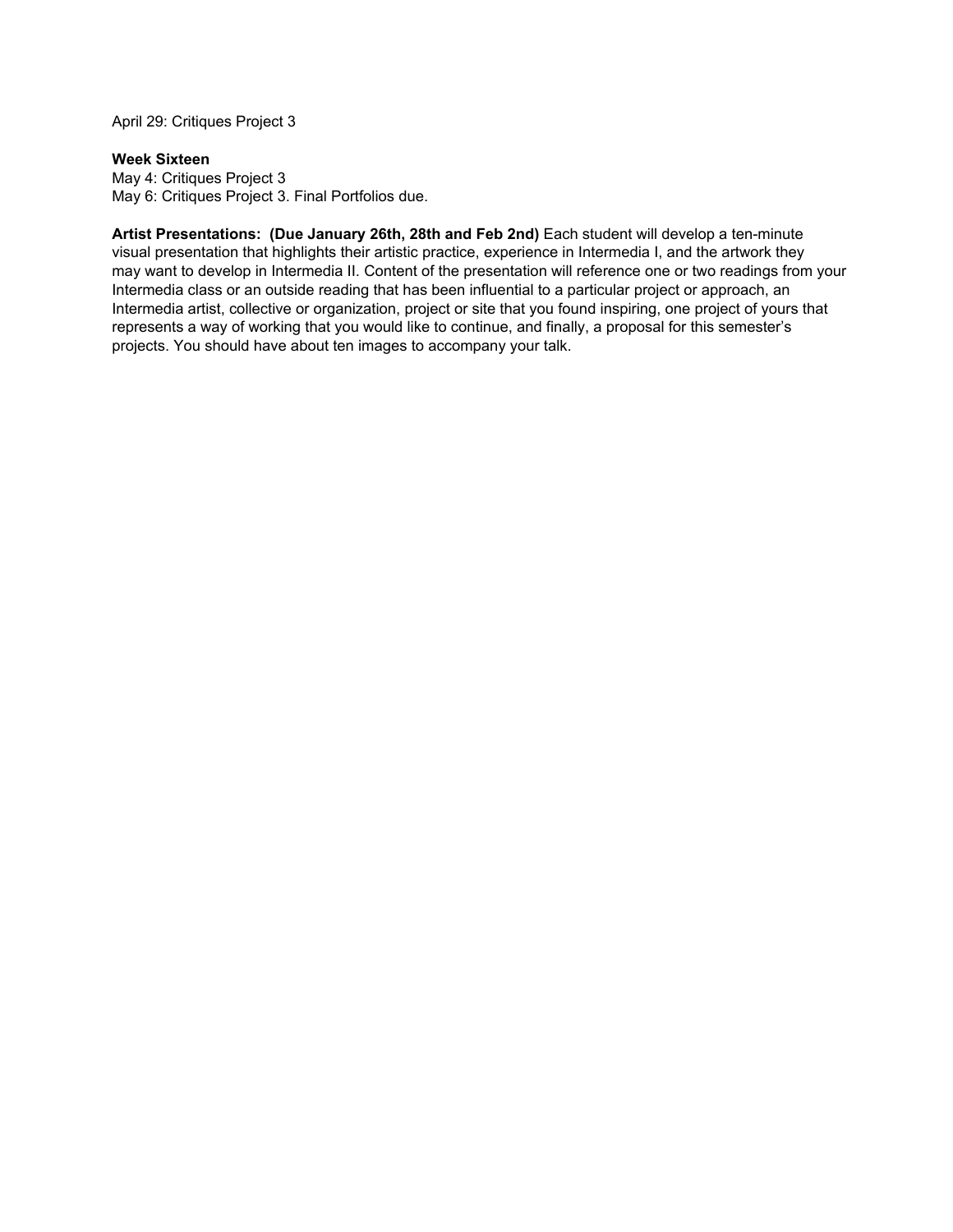## **Spring 2010**

#### **School of Art and Art History Syllabus Information**

## **The University of Iowa**

## **Course policies are governed by the College of Liberal Arts & Sciences**

**Electronic Communication**

**University policy specifies that students are responsible for all official correspondences sent to their University of Iowa email address (@uiowa.edu). Faculty and students should use this account for correspondences.**

#### **Homework Expectation**

For each semester hour of credit that an Art and Art History course carries, students should expect to spend approximately two hours per week outside of class preparing for class sessions. That is, in a three-credit-hour course, instructors design course assignments on the assumption that students will spend six hours per week in out-of-class preparation.

#### **Your Responsibilities**

Your responsibilities to this class -- and to your education as a whole -- include attendance and participation. This syllabus details specific expectations the instructor may have about attendance and participation. You have a responsibility to help create a classroom environment where all may learn. At the most basic level, this means you will respect the other members of the class and the instructor and treat them with the courtesy you hope to receive in return.

#### **Student Classroom Behavior**

The ability to learn is lessened when students engage in inappropriate classroom behavior, distracting others; such behaviors are a violation of the Code of [Student](http://www.google.com/url?q=http%3A%2F%2Fwww.uiowa.edu%2F%257Evpss%2Fpolicies%2Fii%2Fa.shtml%23main&sa=D&sntz=1&usg=AFQjCNHp-vLcHdGUlFeprMdjZNRuDZS3oQ) Life. When disruptive activity occurs, a University instructor has the authority to determine classroom seating patterns and to request that a student exit the classroom, laboratory, or other area used for instruction immediately for the remainder of the period. One-day suspensions are reported to appropriate departmental, collegiate, and Student [Services](http://www.google.com/url?q=http%3A%2F%2Fwww.uiowa.edu%2F%257Evpss%2Fwelcome%2Findex.html&sa=D&sntz=1&usg=AFQjCNHl-_-N537WHX6aAkwTxKa4GXRryA) personnel (Office of the Vice President for **Student Services** and Dean of Students).

#### **Academic Fraud**

Plagiarism and any other activities when students present work that is not their own are academic fraud. Academic fraud is a serious matter and is reported to the departmental DEO and to the Associate Dean for Undergraduate Programs and Curriculum. Instructors and DEOs decide on appropriate consequences at the departmental level while the Associate Dean enforces additional consequences at the collegiate level. See the CLAS Academic Fraud section of the Student Academic [Handbook.](http://www.google.com/url?q=http%3A%2F%2Fwww.clas.uiowa.edu%2Fstudents%2Fhandbook%2Fx%2F%232&sa=D&sntz=1&usg=AFQjCNHCDVDYhR1lH-nB-guc8oOXqOdZyA) www.clas.uiowa.edu/students/handbook/x/#2

## **Making a Suggestion or a Complaint**

Students with a suggestion or complaint should first visit the instructor, then the course supervisor, and then the departmental DEO. Complaints must be made within six months of the incident. See the CLAS Student Academic [Handbook.](http://www.google.com/url?q=http%3A%2F%2Fwww.clas.uiowa.edu%2Fstudents%2Fhandbook%2Fx%2F%235&sa=D&sntz=1&usg=AFQjCNG_tloHVVV_KWoH6JGkknhkF4OR3Q)

## **Accommodations for Disabilities**

A student seeking academic accommodations should first register with Student Disability Services and then meet privately with the course instructor to make particular arrangements. For more information see Student [Disability](http://www.google.com/url?q=http%3A%2F%2Fwww.uiowa.edu%2F%257Esds%2F&sa=D&sntz=1&usg=AFQjCNF5LBZVKQky-KXq2aGE4BfyUatS_Q) Services at [www.uiowa.edu/~sds/](http://www.google.com/url?q=http%3A%2F%2Fwww.uiowa.edu%2F%257Esds%2F&sa=D&sntz=1&usg=AFQjCNF5LBZVKQky-KXq2aGE4BfyUatS_Q)

#### **Understanding Sexual Harassment**

Sexual harassment subverts the mission of the University and threatens the well-being of students, faculty, and staff. All members of the UI community have a responsibility to uphold this mission and to contribute to a safe environment that enhances learning. Incidents of sexual harassment should be reported immediately. See the UI [Comprehensive](http://www.google.com/url?q=http%3A%2F%2Fwww.uiowa.edu%2F%257Eeod%2Fpolicies%2Fsexual-harassment-guide%2Findex.html&sa=D&sntz=1&usg=AFQjCNGHo441PVIgSkMsWdMaj0-zWL0qCg) Guide on Sexual Harassment for assistance, definitions, and the full University policy.

#### **Reacting Safely to Severe Weather**

In severe weather, class members should seek appropriate shelter immediately, leaving the classroom if necessary. The class will continue if possible when the event is over. For more information on Hawk Alert and the siren warning system, visit the Public Safety [web](http://www.google.com/url?q=http%3A%2F%2Fwww.uiowa.edu%2F%257Epubsfty%2Fintlinks.htm&sa=D&sntz=1&usg=AFQjCNHCf_X_w85Mz4mD783b4Bu2k8QMXA) site.

#### **Resources for Students**

- [Writing](http://www.google.com/url?q=http%3A%2F%2Fwww.uiowa.edu%2F%257Ewritingc%2F&sa=D&sntz=1&usg=AFQjCNFk6ceSXJzKZBTxiJ4nwCE_kdo1ww) Center 110 English-Philosophy Building, 335-0188, [www.uiowa.edu/~writingc](http://www.google.com/url?q=http%3A%2F%2Fwww.uiowa.edu%2F%257Ewritingc&sa=D&sntz=1&usg=AFQjCNHKKjbFnMZCp2aAH0I143H9A2Ksjg)
- [Speaking](http://www.google.com/url?q=http%3A%2F%2Fwww.uiowa.edu%2F%257Erhetoric%2Fcenters%2Fspeaking&sa=D&sntz=1&usg=AFQjCNEKHVq2oyczMZodBocI8vlm0hC0_g) Center 12 English-Philosophy Building, 335-0205, [www.uiowa.edu/~rhetoric/centers/speaking](http://www.google.com/url?q=http%3A%2F%2Fwww.uiowa.edu%2F%257Erhetoric%2Fcenters%2Fspeaking&sa=D&sntz=1&usg=AFQjCNEKHVq2oyczMZodBocI8vlm0hC0_g)
- [Mathematics](http://www.google.com/url?q=http%3A%2F%2Fwww.math.uiowa.edu%2Fmathlab%2Findex.htm&sa=D&sntz=1&usg=AFQjCNGUXDdtPnW42eA8AJtKxrv5UhX6wg) Tutorial Laboratory 314 MacLean Hall, 335-0810, [www.uiowa.edu/mathlab](http://www.google.com/url?q=http%3A%2F%2Fwww.math.uiowa.edu%2Fmathlab%2Findex.htm&sa=D&sntz=1&usg=AFQjCNGUXDdtPnW42eA8AJtKxrv5UhX6wg)[Tutor](http://www.google.com/url?q=http%3A%2F%2Fwww.imu.uiowa.edu%2Fcic%2Ftutor_referral_service&sa=D&sntz=1&usg=AFQjCNEUJVxEk3FKZVH0_SN3eGILf5Wmrw)
- [Referral](http://www.google.com/url?q=http%3A%2F%2Fwww.imu.uiowa.edu%2Fcic%2Ftutor_referral_service&sa=D&sntz=1&usg=AFQjCNEUJVxEk3FKZVH0_SN3eGILf5Wmrw) Service Campus Information Center, Iowa Memorial Union, 335-3055, [www.imu.uiowa.edu/cic/tutor\\_referral\\_service](http://www.google.com/url?q=http%3A%2F%2Fwww.imu.uiowa.edu%2Fcic%2Ftutor_referral_service&sa=D&sntz=1&usg=AFQjCNEUJVxEk3FKZVH0_SN3eGILf5Wmrw)